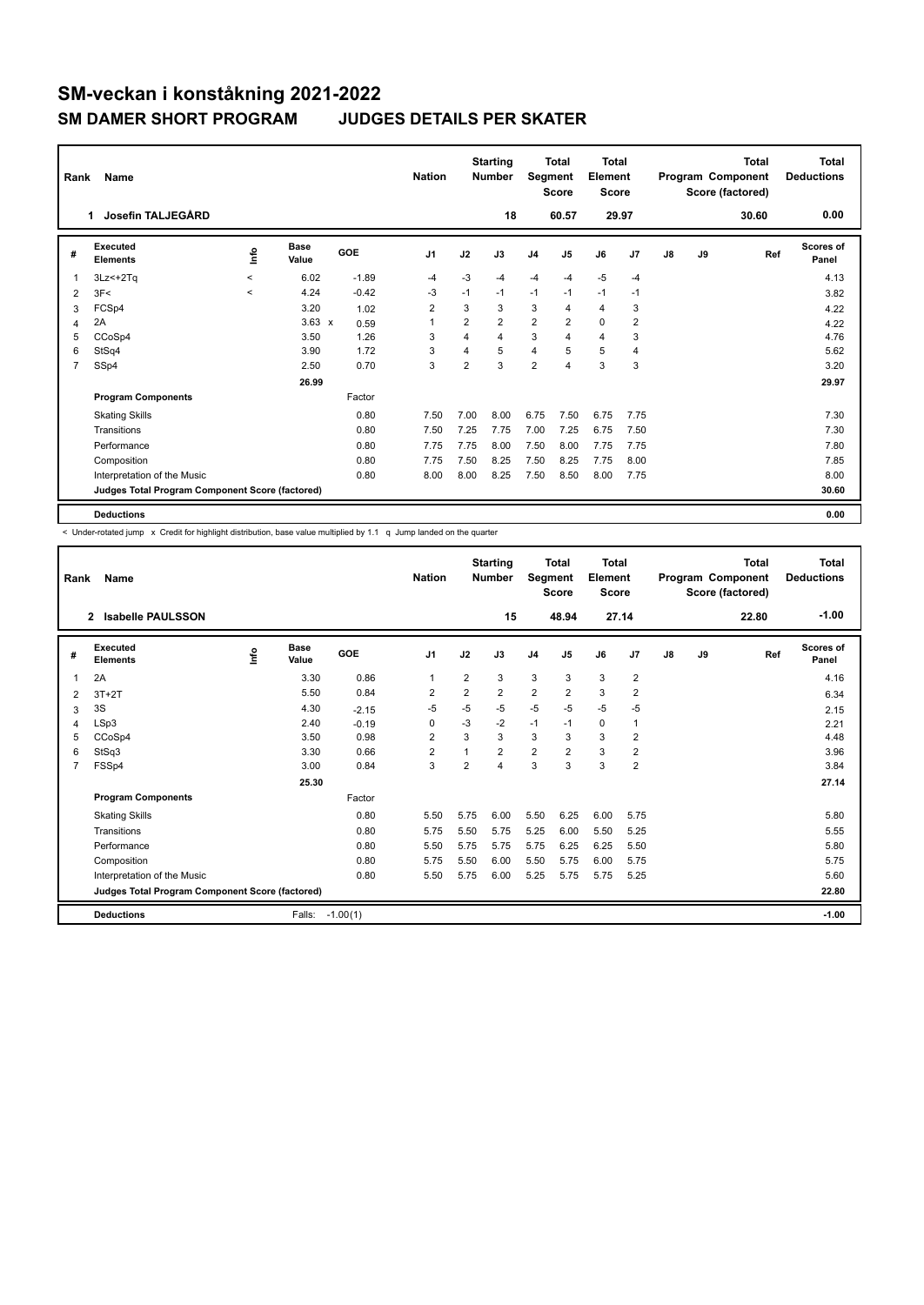| Rank           | Name                                            |      | <b>Nation</b>        |         | <b>Starting</b><br>Number | Segment        | <b>Total</b><br><b>Score</b> | <b>Total</b><br>Element<br><b>Score</b> |                |                |                | <b>Total</b><br>Program Component<br>Score (factored) | Total<br><b>Deductions</b> |       |                    |
|----------------|-------------------------------------------------|------|----------------------|---------|---------------------------|----------------|------------------------------|-----------------------------------------|----------------|----------------|----------------|-------------------------------------------------------|----------------------------|-------|--------------------|
|                | <b>Julia BROVALL</b><br>3                       |      |                      |         |                           |                | 17                           |                                         | 47.88          |                | 25.00          |                                                       |                            | 22.88 | 0.00               |
| #              | Executed<br><b>Elements</b>                     | ١nfo | <b>Base</b><br>Value | GOE     | J <sub>1</sub>            | J2             | J3                           | J <sub>4</sub>                          | J <sub>5</sub> | J6             | J7             | J8                                                    | J9                         | Ref   | Scores of<br>Panel |
| 1              | 3Lo                                             |      | 4.90                 | $-0.59$ | $-1$                      | $-1$           | $-1$                         | $-1$                                    | $-3$           | $-2$           | $-1$           |                                                       |                            |       | 4.31               |
| $\overline{2}$ | $3S+2T$                                         |      | 5.60                 | $-0.43$ | 0                         | $-1$           | $-1$                         | 0                                       | $-2$           | $-2$           | $-1$           |                                                       |                            |       | 5.17               |
| 3              | FSSp3                                           |      | 2.60                 | 0.16    | 0                         | 0              | $\Omega$                     | 1                                       |                | $\mathbf{1}$   | $\overline{2}$ |                                                       |                            |       | 2.76               |
| 4              | 2A                                              |      | $3.63 \times$        | 0.33    | -1                        | $\Omega$       | $\mathbf{1}$                 | 1                                       | $\overline{2}$ | $\Omega$       | $\overline{2}$ |                                                       |                            |       | 3.96               |
| 5              | CCoSp4                                          |      | 3.50                 | 0.42    | 1                         | $\Omega$       | $\mathbf{1}$                 | 1                                       | $\overline{2}$ | $\mathbf{1}$   | $\overline{2}$ |                                                       |                            |       | 3.92               |
| 6              | StSq1                                           |      | 1.80                 | 0.25    | 1                         | $\overline{1}$ | $\overline{2}$               | $\overline{2}$                          | $\overline{1}$ | $\mathbf{1}$   | $\overline{2}$ |                                                       |                            |       | 2.05               |
| $\overline{7}$ | LSp3                                            |      | 2.40                 | 0.43    | $\overline{1}$            | $\overline{1}$ | $\overline{2}$               | $\overline{2}$                          | 3              | $\overline{2}$ | $\overline{2}$ |                                                       |                            |       | 2.83               |
|                |                                                 |      | 24.43                |         |                           |                |                              |                                         |                |                |                |                                                       |                            |       | 25.00              |
|                | <b>Program Components</b>                       |      |                      | Factor  |                           |                |                              |                                         |                |                |                |                                                       |                            |       |                    |
|                | <b>Skating Skills</b>                           |      |                      | 0.80    | 6.25                      | 6.00           | 5.50                         | 6.00                                    | 6.25           | 5.75           | 6.00           |                                                       |                            |       | 6.00               |
|                | Transitions                                     |      |                      | 0.80    | 5.75                      | 5.50           | 5.00                         | 5.50                                    | 5.75           | 5.25           | 5.25           |                                                       |                            |       | 5.45               |
|                | Performance                                     |      |                      | 0.80    | 6.00                      | 6.00           | 5.25                         | 6.25                                    | 6.00           | 5.75           | 5.50           |                                                       |                            |       | 5.85               |
|                | Composition                                     |      |                      | 0.80    | 6.00                      | 5.75           | 5.50                         | 6.25                                    | 5.50           | 5.50           | 5.75           |                                                       |                            |       | 5.70               |
|                | Interpretation of the Music                     |      |                      | 0.80    | 5.75                      | 5.50           | 5.50                         | 5.75                                    | 6.00           | 5.50           | 5.25           |                                                       |                            |       | 5.60               |
|                | Judges Total Program Component Score (factored) |      |                      |         |                           |                |                              |                                         |                |                |                |                                                       |                            |       | 22.88              |
|                | <b>Deductions</b>                               |      |                      |         |                           |                |                              |                                         |                |                |                |                                                       |                            |       | 0.00               |

x Credit for highlight distribution, base value multiplied by 1.1

| Rank           | Name                                            |         |                      |        | <b>Nation</b>  |                | <b>Starting</b><br><b>Number</b> | Segment        | <b>Total</b><br><b>Score</b> | Total<br>Element<br><b>Score</b> |                |               |    | <b>Total</b><br>Program Component<br>Score (factored) | Total<br><b>Deductions</b> |
|----------------|-------------------------------------------------|---------|----------------------|--------|----------------|----------------|----------------------------------|----------------|------------------------------|----------------------------------|----------------|---------------|----|-------------------------------------------------------|----------------------------|
|                | <b>Danielle KRISTENSSON</b><br>4                |         |                      |        |                |                | 13                               |                | 47.05                        | 25.93                            |                |               |    | 21.12                                                 | 0.00                       |
| #              | Executed<br><b>Elements</b>                     | lnfo    | <b>Base</b><br>Value | GOE    | J <sub>1</sub> | J2             | J3                               | J <sub>4</sub> | J <sub>5</sub>               | J6                               | J7             | $\mathsf{J}8$ | J9 | Ref                                                   | Scores of<br>Panel         |
| 1              | 3Lo                                             |         | 4.90                 | 0.59   | 1              | $\Omega$       | 1                                | $\mathbf{1}$   | 1                            | $\overline{2}$                   | $\overline{2}$ |               |    |                                                       | 5.49                       |
| 2              | $3S+2T$                                         |         | 5.60                 | 0.77   | 1              | $\overline{2}$ | $\overline{2}$                   | 1              | $\overline{2}$               | $\overline{2}$                   | $\overline{2}$ |               |    |                                                       | 6.37                       |
| 3              | LSp4                                            |         | 2.70                 | 0.43   | 1              |                | $\overline{2}$                   | $\overline{2}$ | $\overline{2}$               | $\overline{2}$                   | $\mathbf{1}$   |               |    |                                                       | 3.13                       |
| 4              | $A^*$                                           | $\star$ | 0.00 x               | 0.00   |                |                |                                  | ٠              |                              | ٠                                |                |               |    |                                                       | 0.00                       |
| 5              | FSSp4                                           |         | 3.00                 | 0.78   | 1              | 2              | $\overline{2}$                   | 3              | 3                            | 3                                | 3              |               |    |                                                       | 3.78                       |
| 6              | StSq2                                           |         | 2.60                 | 0.36   | 1              | $\overline{1}$ | $\overline{2}$                   | $\mathbf{1}$   |                              | $\overline{2}$                   | $\overline{2}$ |               |    |                                                       | 2.96                       |
| $\overline{7}$ | CCoSp4                                          |         | 3.50                 | 0.70   | $\Omega$       | $\overline{2}$ | $\overline{2}$                   | $\overline{2}$ | $\overline{2}$               | 3                                | $\overline{2}$ |               |    |                                                       | 4.20                       |
|                |                                                 |         | 22.30                |        |                |                |                                  |                |                              |                                  |                |               |    |                                                       | 25.93                      |
|                | <b>Program Components</b>                       |         |                      | Factor |                |                |                                  |                |                              |                                  |                |               |    |                                                       |                            |
|                | <b>Skating Skills</b>                           |         |                      | 0.80   | 5.00           | 5.50           | 6.00                             | 5.25           | 5.25                         | 5.75                             | 5.50           |               |    |                                                       | 5.45                       |
|                | Transitions                                     |         |                      | 0.80   | 4.75           | 5.00           | 5.50                             | 4.75           | 5.25                         | 5.25                             | 5.25           |               |    |                                                       | 5.10                       |
|                | Performance                                     |         |                      | 0.80   | 5.00           | 5.75           | 5.50                             | 5.25           | 5.00                         | 5.50                             | 5.50           |               |    |                                                       | 5.35                       |
|                | Composition                                     |         |                      | 0.80   | 5.00           | 5.25           | 5.75                             | 5.25           | 5.00                         | 5.25                             | 5.75           |               |    |                                                       | 5.30                       |
|                | Interpretation of the Music                     |         |                      | 0.80   | 4.75           | 5.50           | 5.75                             | 5.00           | 5.25                         | 5.00                             | 5.25           |               |    |                                                       | 5.20                       |
|                | Judges Total Program Component Score (factored) |         |                      |        |                |                |                                  |                |                              |                                  |                |               |    |                                                       | 21.12                      |
|                | <b>Deductions</b>                               |         |                      |        |                |                |                                  |                |                              |                                  |                |               |    |                                                       | 0.00                       |

\* Invalid element x Credit for highlight distribution, base value multiplied by 1.1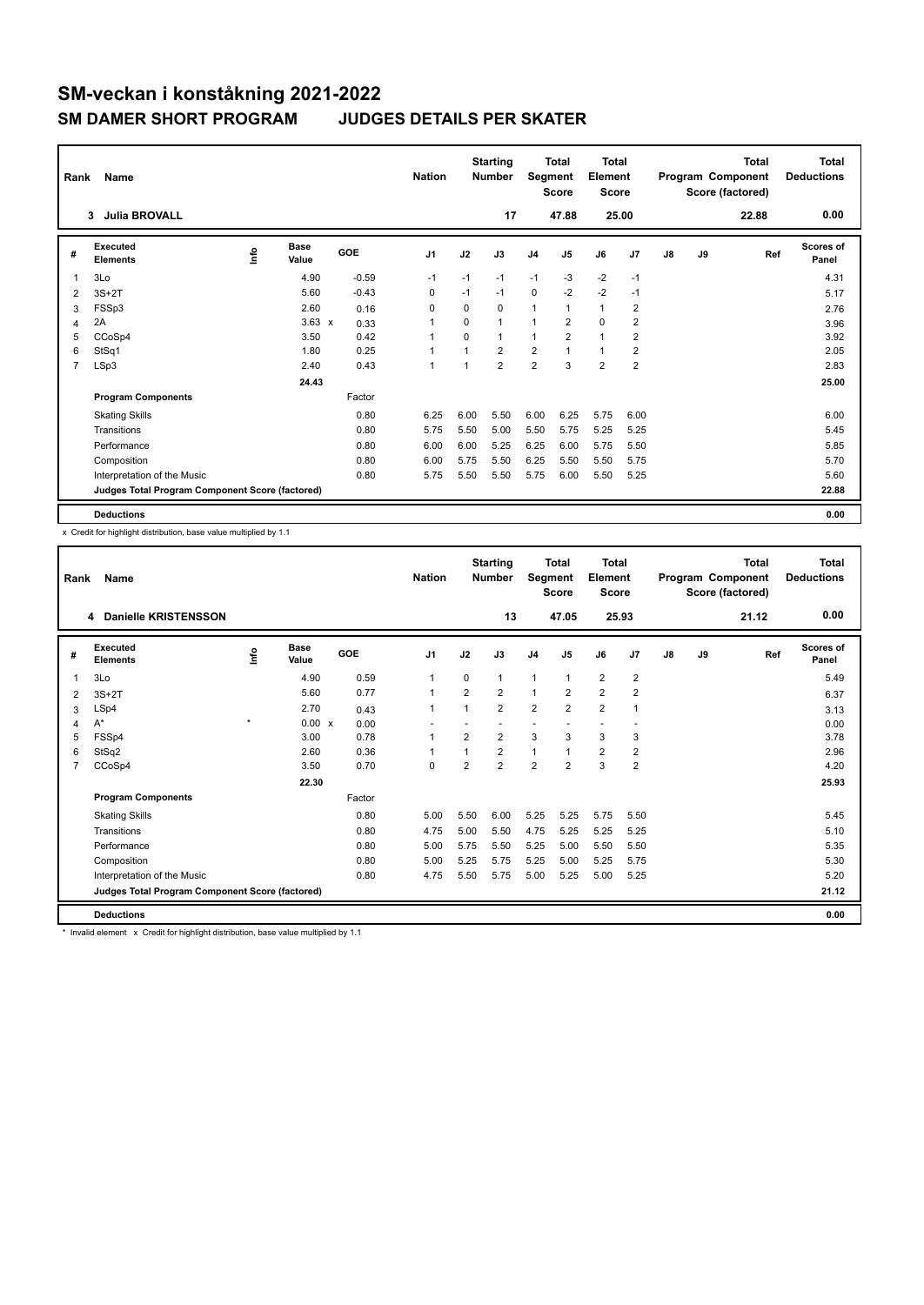| Rank | Name                                            |         |                      |         | <b>Nation</b>  |                | <b>Starting</b><br><b>Number</b> |                         | <b>Total</b><br><b>Segment</b><br><b>Score</b> | <b>Total</b><br>Element<br><b>Score</b> |                |               |    | <b>Total</b><br>Program Component<br>Score (factored) | <b>Total</b><br><b>Deductions</b> |
|------|-------------------------------------------------|---------|----------------------|---------|----------------|----------------|----------------------------------|-------------------------|------------------------------------------------|-----------------------------------------|----------------|---------------|----|-------------------------------------------------------|-----------------------------------|
|      | 5 Frida SANDGREN                                |         |                      |         |                |                | 9                                |                         | 46.35                                          |                                         | 27.23          |               |    | 19.12                                                 | 0.00                              |
| #    | Executed<br><b>Elements</b>                     | Info    | <b>Base</b><br>Value | GOE     | J <sub>1</sub> | J2             | J3                               | J <sub>4</sub>          | J <sub>5</sub>                                 | J6                                      | J <sub>7</sub> | $\mathsf{J}8$ | J9 | Ref                                                   | <b>Scores of</b><br>Panel         |
| 1    | FSSp4                                           |         | 3.00                 | 0.36    | 0              | 0              | $\mathbf{1}$                     | $\overline{2}$          | $\overline{2}$                                 | $\overline{2}$                          | 1              |               |    |                                                       | 3.36                              |
| 2    | $3S<+2T$                                        | $\prec$ | 4.74                 | $-0.89$ | $-2$           | $-3$           | $-2$                             | $-2$                    | $-3$                                           | $-4$                                    | $-3$           |               |    |                                                       | 3.85                              |
| 3    | 3T                                              |         | 4.20                 | 0.59    | 1              |                | $\mathbf{1}$                     | 1                       | 2                                              | $\overline{2}$                          | 2              |               |    |                                                       | 4.79                              |
| 4    | CCoSp4                                          |         | 3.50                 | 0.84    | $\overline{2}$ | 1              | $\overline{2}$                   | 3                       | 3                                              | $\overline{2}$                          | 3              |               |    |                                                       | 4.34                              |
| 5    | StSq3                                           |         | 3.30                 | 0.53    | $\overline{2}$ | $\overline{2}$ | $\overline{2}$                   | $\mathbf{1}$            | $\overline{2}$                                 | $\mathbf{1}$                            |                |               |    |                                                       | 3.83                              |
| 6    | 2A                                              |         | $3.63 \times$        | 0.46    | 1              | 1              | $\mathbf{1}$                     | $\mathbf{1}$            | $\overline{2}$                                 | $\overline{2}$                          | $\overline{2}$ |               |    |                                                       | 4.09                              |
| 7    | LSp4                                            |         | 2.70                 | 0.27    | 1              | 1              | $\overline{1}$                   | $\overline{\mathbf{c}}$ | 1                                              | $\mathbf{1}$                            | 1              |               |    |                                                       | 2.97                              |
|      |                                                 |         | 25.07                |         |                |                |                                  |                         |                                                |                                         |                |               |    |                                                       | 27.23                             |
|      | <b>Program Components</b>                       |         |                      | Factor  |                |                |                                  |                         |                                                |                                         |                |               |    |                                                       |                                   |
|      | <b>Skating Skills</b>                           |         |                      | 0.80    | 4.75           | 5.00           | 5.00                             | 4.75                    | 5.00                                           | 5.00                                    | 4.75           |               |    |                                                       | 4.90                              |
|      | Transitions                                     |         |                      | 0.80    | 4.25           | 4.75           | 4.75                             | 4.50                    | 4.25                                           | 4.25                                    | 4.25           |               |    |                                                       | 4.40                              |
|      | Performance                                     |         |                      | 0.80    | 4.75           | 5.25           | 5.00                             | 5.25                    | 5.25                                           | 5.00                                    | 4.75           |               |    |                                                       | 5.05                              |
|      | Composition                                     |         |                      | 0.80    | 4.50           | 5.25           | 4.75                             | 5.00                    | 5.00                                           | 4.50                                    | 5.00           |               |    |                                                       | 4.85                              |
|      | Interpretation of the Music                     |         |                      | 0.80    | 4.50           | 5.00           | 5.00                             | 4.75                    | 4.50                                           | 4.50                                    | 4.75           |               |    |                                                       | 4.70                              |
|      | Judges Total Program Component Score (factored) |         |                      |         |                |                |                                  |                         |                                                |                                         |                |               |    |                                                       | 19.12                             |
|      | <b>Deductions</b>                               |         |                      |         |                |                |                                  |                         |                                                |                                         |                |               |    |                                                       | 0.00                              |

-<br>< Under-rotated jump x Credit for highlight distribution, base value multiplied by 1.1

| Rank | Name                                            |         |                      |            | <b>Nation</b>            |                | <b>Starting</b><br><b>Number</b> | Segment        | Total<br><b>Score</b> | <b>Total</b><br>Element<br><b>Score</b> |                          |    |    | <b>Total</b><br>Program Component<br>Score (factored) | <b>Total</b><br><b>Deductions</b> |
|------|-------------------------------------------------|---------|----------------------|------------|--------------------------|----------------|----------------------------------|----------------|-----------------------|-----------------------------------------|--------------------------|----|----|-------------------------------------------------------|-----------------------------------|
|      | Anita ÖSTLUND<br>6                              |         |                      |            |                          |                | $\mathbf{2}$                     |                | 45.96                 | 22.68                                   |                          |    |    | 24.28                                                 | $-1.00$                           |
| #    | Executed<br><b>Elements</b>                     | ١nf٥    | <b>Base</b><br>Value | GOE        | J <sub>1</sub>           | J2             | J3                               | J <sub>4</sub> | J <sub>5</sub>        | J6                                      | J7                       | J8 | J9 | Ref                                                   | <b>Scores of</b><br>Panel         |
| 1    | 3Lo                                             |         | 4.90                 | 0.98       | 2                        | $\overline{2}$ | 2                                | $\overline{2}$ | 3                     | $\overline{2}$                          | $\overline{2}$           |    |    |                                                       | 5.88                              |
| 2    | 3T+COMBO                                        |         | 4.20                 | $-2.10$    | $-5$                     | $-5$           | $-5$                             | $-5$           | $-5$                  | $-5$                                    | $-5$                     |    |    |                                                       | 2.10                              |
| 3    | FSSp3                                           |         | 2.60                 | 0.42       | $\mathbf{1}$             | 2              | 1                                | $\overline{2}$ | $\overline{2}$        | $\mathbf{1}$                            | 2                        |    |    |                                                       | 3.02                              |
| 4    | $1A^*$                                          | $\star$ | 0.00 x               | 0.00       | $\overline{\phantom{a}}$ |                |                                  |                |                       | $\overline{\phantom{a}}$                | $\overline{\phantom{a}}$ |    |    |                                                       | 0.00                              |
| 5    | StSq4                                           |         | 3.90                 | 0.94       | $\overline{2}$           | 3              | 3                                | $\overline{2}$ | $\overline{2}$        | 3                                       | $\overline{2}$           |    |    |                                                       | 4.84                              |
| 6    | LSp3                                            |         | 2.40                 | 0.38       | $\mathbf 0$              | 1              | 1                                | $\overline{2}$ | $\overline{2}$        | $\overline{2}$                          | $\overline{2}$           |    |    |                                                       | 2.78                              |
| 7    | CCoSp4                                          |         | 3.50                 | 0.56       | $\mathbf{1}$             | $\overline{2}$ | $\Omega$                         | $\overline{1}$ | $\overline{2}$        | $\overline{2}$                          | $\overline{2}$           |    |    |                                                       | 4.06                              |
|      |                                                 |         | 21.50                |            |                          |                |                                  |                |                       |                                         |                          |    |    |                                                       | 22.68                             |
|      | <b>Program Components</b>                       |         |                      | Factor     |                          |                |                                  |                |                       |                                         |                          |    |    |                                                       |                                   |
|      | <b>Skating Skills</b>                           |         |                      | 0.80       | 6.25                     | 7.25           | 5.50                             | 5.75           | 7.00                  | 6.50                                    | 5.75                     |    |    |                                                       | 6.25                              |
|      | Transitions                                     |         |                      | 0.80       | 6.00                     | 6.50           | 5.00                             | 5.50           | 6.50                  | 5.75                                    | 5.50                     |    |    |                                                       | 5.85                              |
|      | Performance                                     |         |                      | 0.80       | 6.00                     | 7.00           | 5.00                             | 5.00           | 6.75                  | 5.75                                    | 5.75                     |    |    |                                                       | 5.85                              |
|      | Composition                                     |         |                      | 0.80       | 6.25                     | 7.25           | 6.00                             | 5.50           | 7.00                  | 6.25                                    | 6.00                     |    |    |                                                       | 6.30                              |
|      | Interpretation of the Music                     |         |                      | 0.80       | 6.25                     | 6.75           | 5.75                             | 5.75           | 7.00                  | 6.00                                    | 5.50                     |    |    |                                                       | 6.10                              |
|      | Judges Total Program Component Score (factored) |         |                      |            |                          |                |                                  |                |                       |                                         |                          |    |    |                                                       | 24.28                             |
|      | <b>Deductions</b>                               |         | Falls:               | $-1.00(1)$ |                          |                |                                  |                |                       |                                         |                          |    |    |                                                       | $-1.00$                           |

\* Invalid element x Credit for highlight distribution, base value multiplied by 1.1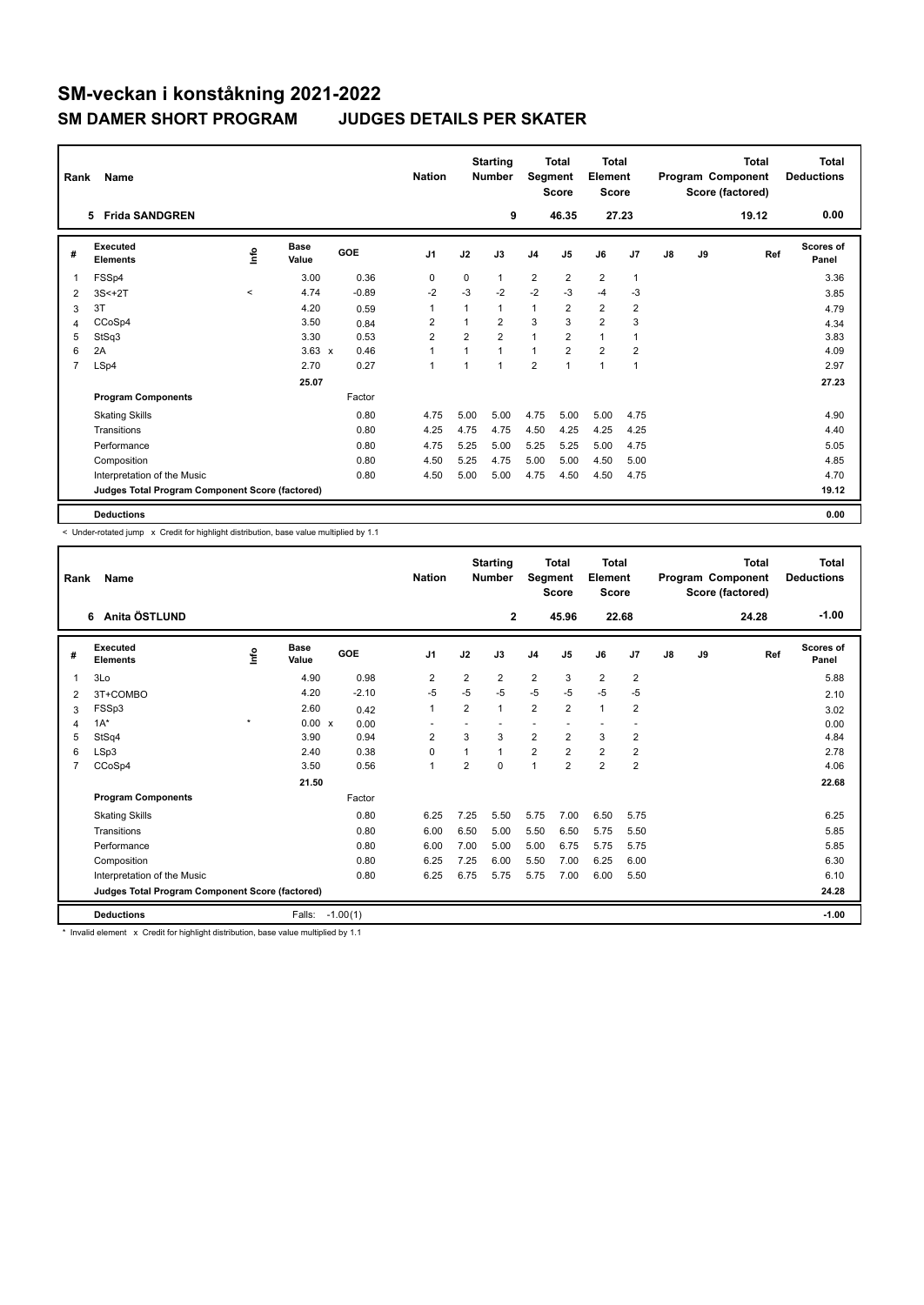| Rank | Name                                            |         | <b>Nation</b>        |            | <b>Starting</b><br><b>Number</b> | Segment        | <b>Total</b><br><b>Score</b> | <b>Total</b><br>Element<br><b>Score</b> |                |                |                          | <b>Total</b><br>Program Component<br>Score (factored) | Total<br><b>Deductions</b> |       |                           |
|------|-------------------------------------------------|---------|----------------------|------------|----------------------------------|----------------|------------------------------|-----------------------------------------|----------------|----------------|--------------------------|-------------------------------------------------------|----------------------------|-------|---------------------------|
|      | Emma KIVIOJA<br>7                               |         |                      |            |                                  |                | 16                           |                                         | 41.42          |                | 18.74                    |                                                       |                            | 22.68 | 0.00                      |
| #    | Executed<br><b>Elements</b>                     | lnfo    | <b>Base</b><br>Value | <b>GOE</b> | J <sub>1</sub>                   | J2             | J3                           | J <sub>4</sub>                          | J <sub>5</sub> | J6             | J7                       | J8                                                    | J9                         | Ref   | <b>Scores of</b><br>Panel |
| 1    | $2Lz$ *                                         | $\star$ | 0.00                 | 0.00       |                                  |                |                              |                                         |                |                | $\overline{\phantom{a}}$ |                                                       |                            |       | 0.00                      |
| 2    | LSp4                                            |         | 2.70                 | 0.65       | 1                                | $\overline{2}$ | 4                            | 3                                       | 3              | $\overline{2}$ | 2                        |                                                       |                            |       | 3.35                      |
| 3    | $3Fq+1T*$                                       | $\star$ | 5.30                 | $-2.65$    | $-5$                             | $-5$           | $-5$                         | $-5$                                    | $-5$           | $-5$           | $-5$                     |                                                       |                            |       | 2.65                      |
| 4    | FSSp4                                           |         | 3.00                 | 0.78       | $\overline{2}$                   | 3              | 3                            | 3                                       | 3              | $\overline{2}$ | $\overline{2}$           |                                                       |                            |       | 3.78                      |
| 5    | 2A<<                                            | <<      | 1.21<br>$\mathsf{x}$ | $-0.55$    | $-5$                             | $-5$           | $-5$                         | $-5$                                    | $-5$           | $-5$           | $-5$                     |                                                       |                            |       | 0.66                      |
| 6    | StSq3                                           |         | 3.30                 | 0.66       | $\overline{2}$                   | $\overline{2}$ | $\overline{2}$               | 3                                       | $\overline{2}$ | $\overline{2}$ | $\overline{\mathbf{c}}$  |                                                       |                            |       | 3.96                      |
| 7    | CCoSp4                                          |         | 3.50                 | 0.84       | $\overline{1}$                   | $\overline{2}$ | $\overline{2}$               | 3                                       | 3              | 3              | $\overline{2}$           |                                                       |                            |       | 4.34                      |
|      |                                                 |         | 19.01                |            |                                  |                |                              |                                         |                |                |                          |                                                       |                            |       | 18.74                     |
|      | <b>Program Components</b>                       |         |                      | Factor     |                                  |                |                              |                                         |                |                |                          |                                                       |                            |       |                           |
|      | <b>Skating Skills</b>                           |         |                      | 0.80       | 5.75                             | 6.25           | 5.50                         | 5.50                                    | 6.00           | 5.50           | 6.50                     |                                                       |                            |       | 5.80                      |
|      | Transitions                                     |         |                      | 0.80       | 5.50                             | 5.75           | 5.00                         | 5.50                                    | 5.50           | 5.25           | 6.25                     |                                                       |                            |       | 5.50                      |
|      | Performance                                     |         |                      | 0.80       | 5.75                             | 6.00           | 5.00                         | 5.00                                    | 5.75           | 5.25           | 5.50                     |                                                       |                            |       | 5.45                      |
|      | Composition                                     |         |                      | 0.80       | 5.50                             | 6.25           | 5.75                         | 5.75                                    | 5.75           | 5.75           | 6.75                     |                                                       |                            |       | 5.85                      |
|      | Interpretation of the Music                     |         |                      | 0.80       | 5.50                             | 6.50           | 5.50                         | 5.75                                    | 5.75           | 5.50           | 6.25                     |                                                       |                            |       | 5.75                      |
|      | Judges Total Program Component Score (factored) |         |                      |            |                                  |                |                              |                                         |                |                |                          |                                                       |                            |       | 22.68                     |
|      | <b>Deductions</b>                               |         |                      |            |                                  |                |                              |                                         |                |                |                          |                                                       |                            |       | 0.00                      |

<< Downgraded jump \* Invalid element x Credit for highlight distribution, base value multiplied by 1.1 q Jump landed on the quarter

| Rank           | Name                                            |         |                      |            | <b>Nation</b>  |          | <b>Starting</b><br><b>Number</b> | Segment        | <b>Total</b><br><b>Score</b> | <b>Total</b><br>Element<br><b>Score</b> |                          |               |    | <b>Total</b><br>Program Component<br>Score (factored) | <b>Total</b><br><b>Deductions</b> |
|----------------|-------------------------------------------------|---------|----------------------|------------|----------------|----------|----------------------------------|----------------|------------------------------|-----------------------------------------|--------------------------|---------------|----|-------------------------------------------------------|-----------------------------------|
|                | <b>Ida LEVD NOLGREN</b><br>8                    |         |                      |            |                |          | 12                               |                | 37.85                        |                                         | 17.85                    |               |    | 20.00                                                 | 0.00                              |
| #              | Executed<br><b>Elements</b>                     | Info    | <b>Base</b><br>Value | <b>GOE</b> | J <sub>1</sub> | J2       | J3                               | J <sub>4</sub> | J <sub>5</sub>               | J6                                      | J7                       | $\mathsf{J}8$ | J9 | Ref                                                   | <b>Scores of</b><br>Panel         |
| 1              | $2T^*$                                          | $\star$ | 0.00                 | 0.00       |                |          |                                  |                |                              |                                         | $\overline{\phantom{a}}$ |               |    |                                                       | 0.00                              |
| 2              | $3S+2T*$                                        | $\star$ | 4.30                 | $-0.52$    | -5             | 0        | $\overline{2}$                   | $\overline{2}$ | $-5$                         | $\overline{2}$                          | $-5$                     |               |    |                                                       | 3.78                              |
| 3              | 2Aq                                             | q       | 3.30                 | $-1.58$    | -4             | $-4$     | $-5$                             | $-5$           | $-5$                         | $-5$                                    | $-5$                     |               |    |                                                       | 1.72                              |
| 4              | LSp4                                            |         | 2.70                 | 0.49       | $\overline{2}$ | 1        | $\overline{2}$                   | $\overline{2}$ | $\overline{2}$               | $\overline{2}$                          | $\mathbf{1}$             |               |    |                                                       | 3.19                              |
| 5              | FSSp3                                           |         | 2.60                 | 0.16       | $-1$           | $\Omega$ | 0                                | $\mathbf 0$    | $\overline{2}$               | $\overline{2}$                          | $\mathbf{1}$             |               |    |                                                       | 2.76                              |
| 6              | StSq1                                           |         | 1.80                 | 0.40       | $\mathbf{1}$   |          | 3                                | 3              | $\overline{2}$               | 3                                       | $\overline{2}$           |               |    |                                                       | 2.20                              |
| $\overline{7}$ | CCoSp4                                          |         | 3.50                 | 0.70       | $\mathbf{1}$   | 1        | 3                                | $\overline{2}$ | $\overline{2}$               | 3                                       | $\overline{2}$           |               |    |                                                       | 4.20                              |
|                |                                                 |         | 18.20                |            |                |          |                                  |                |                              |                                         |                          |               |    |                                                       | 17.85                             |
|                | <b>Program Components</b>                       |         |                      | Factor     |                |          |                                  |                |                              |                                         |                          |               |    |                                                       |                                   |
|                | <b>Skating Skills</b>                           |         |                      | 0.80       | 5.25           | 5.50     | 5.50                             | 5.25           | 5.00                         | 5.50                                    | 5.50                     |               |    |                                                       | 5.40                              |
|                | Transitions                                     |         |                      | 0.80       | 4.50           | 5.00     | 4.50                             | 5.00           | 4.75                         | 4.75                                    | 5.25                     |               |    |                                                       | 4.80                              |
|                | Performance                                     |         |                      | 0.80       | 4.50           | 5.50     | 4.75                             | 4.75           | 4.75                         | 5.25                                    | 5.00                     |               |    |                                                       | 4.90                              |
|                | Composition                                     |         |                      | 0.80       | 4.50           | 5.25     | 4.75                             | 5.00           | 5.00                         | 5.25                                    | 5.50                     |               |    |                                                       | 5.05                              |
|                | Interpretation of the Music                     |         |                      | 0.80       | 4.25           | 5.00     | 5.00                             | 4.75           | 4.75                         | 5.00                                    | 4.75                     |               |    |                                                       | 4.85                              |
|                | Judges Total Program Component Score (factored) |         |                      |            |                |          |                                  |                |                              |                                         |                          |               |    |                                                       | 20.00                             |
|                | <b>Deductions</b>                               |         |                      |            |                |          |                                  |                |                              |                                         |                          |               |    |                                                       | 0.00                              |

\* Invalid element q Jump landed on the quarter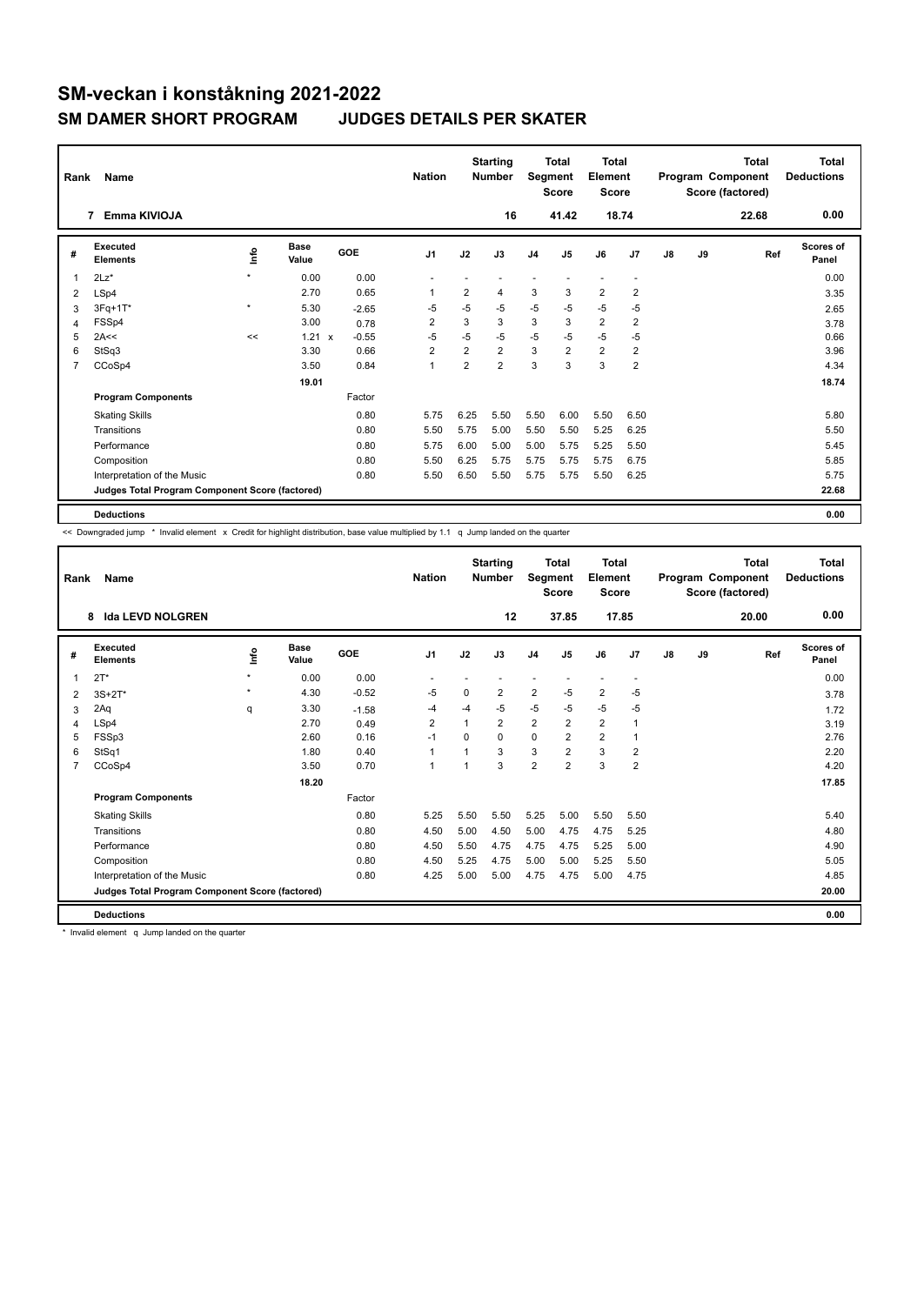| Rank           | Name                                            |         | <b>Nation</b>        |            | <b>Starting</b><br><b>Number</b> | Segment        | <b>Total</b><br><b>Score</b> | <b>Total</b><br>Element<br><b>Score</b> |                |                |                | <b>Total</b><br>Program Component<br>Score (factored) | <b>Total</b><br><b>Deductions</b> |       |                    |
|----------------|-------------------------------------------------|---------|----------------------|------------|----------------------------------|----------------|------------------------------|-----------------------------------------|----------------|----------------|----------------|-------------------------------------------------------|-----------------------------------|-------|--------------------|
|                | <b>Ildi ADOK</b><br>9                           |         |                      |            |                                  |                | 11                           |                                         | 37.85          | 17.37          |                |                                                       |                                   | 20.48 | 0.00               |
| #              | Executed<br><b>Elements</b>                     | lnfo    | <b>Base</b><br>Value | <b>GOE</b> | J <sub>1</sub>                   | J2             | J3                           | J <sub>4</sub>                          | J <sub>5</sub> | J6             | J7             | J8                                                    | J9                                | Ref   | Scores of<br>Panel |
| 1              | $1A^*$                                          | $\star$ | 0.00                 | 0.00       |                                  |                |                              |                                         |                |                | ٠              |                                                       |                                   |       | 0.00               |
| $\overline{2}$ | $3S < +2T$                                      | <<      | 2.60                 | $-0.49$    | $-4$                             | -3             | -3                           | $-4$                                    | $-4$           | $-5$           | $-4$           |                                                       |                                   |       | 2.11               |
| 3              | FCSp4                                           |         | 3.20                 | 0.58       | 1                                | 1              | $\overline{2}$               | $\overline{2}$                          | $\overline{2}$ | 3              | $\overline{2}$ |                                                       |                                   |       | 3.78               |
| 4              | 3Lo<<                                           | <<      | $1.87 \times$        | $-0.61$    | $-4$                             | $-3$           | $-3$                         | $-4$                                    | $-4$           | $-4$           | -3             |                                                       |                                   |       | 1.26               |
| 5              | CCoSp4                                          |         | 3.50                 | 0.42       | $\overline{1}$                   | $\Omega$       | $\mathbf{1}$                 | 1                                       |                | $\overline{2}$ | 2              |                                                       |                                   |       | 3.92               |
| 6              | LSp4                                            |         | 2.70                 | 0.43       | 1                                | 0              | $\overline{2}$               | $\overline{2}$                          | $\overline{2}$ | $\overline{2}$ | $\overline{1}$ |                                                       |                                   |       | 3.13               |
| $\overline{7}$ | StSq2                                           |         | 2.60                 | 0.57       | $\overline{2}$                   | $\overline{2}$ | 3                            | $\overline{2}$                          | 3              | $\overline{2}$ | $\overline{2}$ |                                                       |                                   |       | 3.17               |
|                |                                                 |         | 16.47                |            |                                  |                |                              |                                         |                |                |                |                                                       |                                   |       | 17.37              |
|                | <b>Program Components</b>                       |         |                      | Factor     |                                  |                |                              |                                         |                |                |                |                                                       |                                   |       |                    |
|                | <b>Skating Skills</b>                           |         |                      | 0.80       | 5.00                             | 5.50           | 5.50                         | 5.25                                    | 5.25           | 5.50           | 5.25           |                                                       |                                   |       | 5.35               |
|                | Transitions                                     |         |                      | 0.80       | 4.50                             | 5.00           | 5.00                         | 5.00                                    | 5.00           | 4.50           | 4.75           |                                                       |                                   |       | 4.85               |
|                | Performance                                     |         |                      | 0.80       | 4.75                             | 5.50           | 5.00                         | 4.50                                    | 5.50           | 5.00           | 5.00           |                                                       |                                   |       | 5.05               |
|                | Composition                                     |         |                      | 0.80       | 4.50                             | 5.25           | 5.25                         | 5.00                                    | 5.50           | 5.00           | 5.25           |                                                       |                                   |       | 5.15               |
|                | Interpretation of the Music                     |         |                      | 0.80       | 4.75                             | 5.25           | 5.00                         | 5.25                                    | 5.75           | 5.25           | 5.25           |                                                       |                                   |       | 5.20               |
|                | Judges Total Program Component Score (factored) |         |                      |            |                                  |                |                              |                                         |                |                |                |                                                       |                                   |       | 20.48              |
|                | <b>Deductions</b>                               |         |                      |            |                                  |                |                              |                                         |                |                |                |                                                       |                                   |       | 0.00               |

-<br><< Downgraded jump \* Invalid element x Credit for highlight distribution, base value multiplied by 1.1

| Rank | Name                                            |         |                      |         | <b>Nation</b>  |                | <b>Starting</b><br><b>Number</b> | Segment        | <b>Total</b><br><b>Score</b> | Total<br>Element<br><b>Score</b> |              |    |    | Total<br>Program Component<br>Score (factored) | <b>Total</b><br><b>Deductions</b> |
|------|-------------------------------------------------|---------|----------------------|---------|----------------|----------------|----------------------------------|----------------|------------------------------|----------------------------------|--------------|----|----|------------------------------------------------|-----------------------------------|
| 10   | <b>Elio LETTERKRANTZ</b>                        |         |                      |         |                |                | 14                               |                | 37.70                        | 18.98                            |              |    |    | 18.72                                          | 0.00                              |
| #    | Executed<br><b>Elements</b>                     | lnfo    | <b>Base</b><br>Value | GOE     | J <sub>1</sub> | J2             | J3                               | J <sub>4</sub> | J <sub>5</sub>               | J6                               | J7           | J8 | J9 | Ref                                            | <b>Scores of</b><br>Panel         |
|      | 2A                                              |         | 3.30                 | $-0.66$ | $-2$           | $-1$           | $-1$                             | $-2$           | $-3$                         | $-2$                             | $-3$         |    |    |                                                | 2.64                              |
| 2    | FSSp2                                           |         | 2.30                 | 0.18    | $\Omega$       | 0              | 1                                | $\overline{2}$ | $\mathbf{1}$                 | $\mathbf{1}$                     | $\mathbf 1$  |    |    |                                                | 2.48                              |
| 3    | $3S<+2T$                                        | $\prec$ | 4.74                 | $-1.65$ | $-5$           | $-4$           | $-4$                             | $-5$           | $-5$                         | $-5$                             | $-5$         |    |    |                                                | 3.09                              |
| 4    | StSq2                                           |         | 2.60                 | 0.31    | $-1$           | 1              | $\overline{2}$                   | $\mathbf{1}$   | 1                            | 3                                | $\mathbf{1}$ |    |    |                                                | 2.91                              |
| 5    | LSp3                                            |         | 2.40                 | 0.14    | 1              | 0              | $\overline{2}$                   | 0              | 1                            | 0                                | $\mathbf 1$  |    |    |                                                | 2.54                              |
| 6    | 3Lz<<                                           | <<      | $2.31 \times$        | $-1.05$ | $-5$           | $-5$           | $-5$                             | $-5$           | $-5$                         | $-5$                             | $-5$         |    |    |                                                | 1.26                              |
| 7    | CCoSp4                                          |         | 3.50                 | 0.56    | 1              | $\overline{2}$ | $\overline{2}$                   | $\mathbf{1}$   | $\overline{2}$               | $\overline{2}$                   | $\mathbf{1}$ |    |    |                                                | 4.06                              |
|      |                                                 |         | 21.15                |         |                |                |                                  |                |                              |                                  |              |    |    |                                                | 18.98                             |
|      | <b>Program Components</b>                       |         |                      | Factor  |                |                |                                  |                |                              |                                  |              |    |    |                                                |                                   |
|      | <b>Skating Skills</b>                           |         |                      | 0.80    | 4.25           | 4.75           | 5.00                             | 4.50           | 4.75                         | 5.00                             | 4.75         |    |    |                                                | 4.75                              |
|      | Transitions                                     |         |                      | 0.80    | 4.25           | 4.75           | 4.75                             | 4.50           | 4.50                         | 4.50                             | 4.00         |    |    |                                                | 4.50                              |
|      | Performance                                     |         |                      | 0.80    | 4.50           | 5.00           | 5.00                             | 4.25           | 4.50                         | 4.75                             | 4.50         |    |    |                                                | 4.65                              |
|      | Composition                                     |         |                      | 0.80    | 4.50           | 4.75           | 5.00                             | 4.25           | 4.75                         | 5.25                             | 4.75         |    |    |                                                | 4.75                              |
|      | Interpretation of the Music                     |         |                      | 0.80    | 4.50           | 5.00           | 5.25                             | 4.50           | 4.75                         | 5.00                             | 4.25         |    |    |                                                | 4.75                              |
|      | Judges Total Program Component Score (factored) |         |                      |         |                |                |                                  |                |                              |                                  |              |    |    |                                                | 18.72                             |
|      | <b>Deductions</b>                               |         |                      |         |                |                |                                  |                |                              |                                  |              |    |    |                                                | 0.00                              |

-<br>< Under-rotated jump << Downgraded jump x Credit for highlight distribution, base value multiplied by 1.1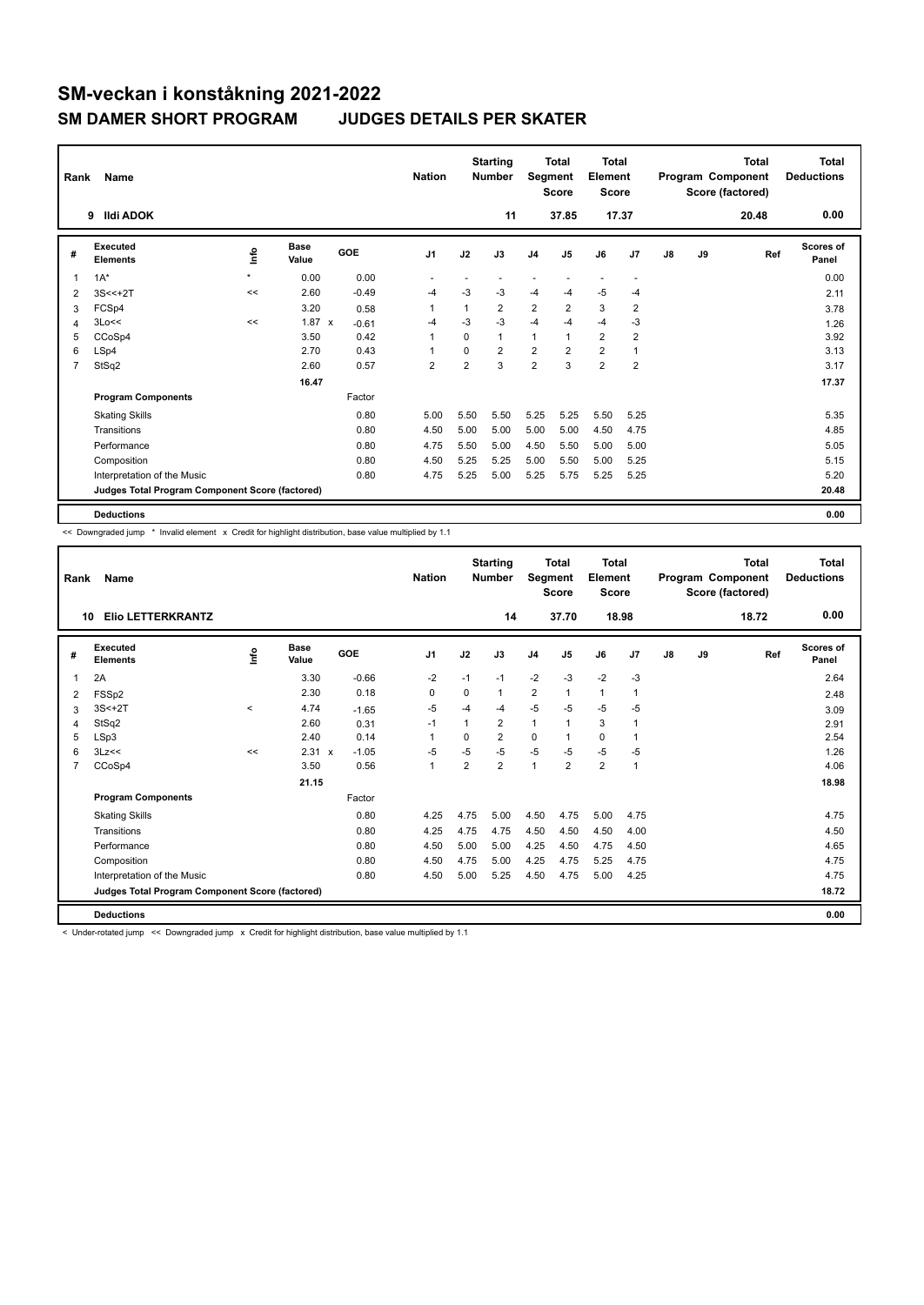| Rank           | Name                                            |      | <b>Nation</b> |            | <b>Starting</b><br><b>Number</b> | Segment | <b>Total</b><br><b>Score</b> | <b>Total</b><br>Element<br><b>Score</b> |                         |                |                | <b>Total</b><br>Program Component<br>Score (factored) | <b>Total</b><br><b>Deductions</b> |       |                    |
|----------------|-------------------------------------------------|------|---------------|------------|----------------------------------|---------|------------------------------|-----------------------------------------|-------------------------|----------------|----------------|-------------------------------------------------------|-----------------------------------|-------|--------------------|
|                | <b>Katariina AHTI</b><br>11                     |      |               |            |                                  |         | 8                            |                                         | 37.13                   |                | 18.89          |                                                       |                                   | 18.24 | 0.00               |
| #              | Executed<br><b>Elements</b>                     | ١nfo | Base<br>Value | <b>GOE</b> | J <sub>1</sub>                   | J2      | J3                           | J <sub>4</sub>                          | J <sub>5</sub>          | J6             | J <sub>7</sub> | J8                                                    | J9                                | Ref   | Scores of<br>Panel |
| 1              | 3Lo<<                                           | <<   | 1.70          | $-0.75$    | $-4$                             | $-5$    | -4                           | $-4$                                    | $-5$                    | $-5$           | $-4$           |                                                       |                                   |       | 0.95               |
| $\overline{2}$ | 2A                                              |      | 3.30          | 0.33       | 0                                | 1       | $\mathbf{1}$                 | $\mathbf{1}$                            | $\mathbf{1}$            | $\overline{2}$ | $\overline{1}$ |                                                       |                                   |       | 3.63               |
| 3              | FCSp4                                           |      | 3.20          | 0.45       | 1                                |         | 1                            | $\overline{2}$                          | $\overline{2}$          | $\overline{2}$ |                |                                                       |                                   |       | 3.65               |
| 4              | StSq2                                           |      | 2.60          | 0.36       | 1                                |         | 3                            | $\overline{2}$                          | $\overline{\mathbf{c}}$ | $\mathbf{1}$   |                |                                                       |                                   |       | 2.96               |
| 5              | 2Lz!+2T*                                        | ٠    | 2.31 x        | $-1.05$    | $-5$                             | $-5$    | $-5$                         | $-5$                                    | $-5$                    | $-5$           | $-5$           |                                                       |                                   |       | 1.26               |
| 6              | CCoSp4                                          |      | 3.50          | 0.35       | 1                                | 1       | $\Omega$                     | $\mathbf{1}$                            | $\overline{2}$          | $\mathbf{1}$   | 1              |                                                       |                                   |       | 3.85               |
| 7              | LSp3                                            |      | 2.40          | 0.19       | 1                                | $-1$    | $\Omega$                     | $\overline{\mathbf{c}}$                 |                         | $\mathbf{1}$   | $\overline{1}$ |                                                       |                                   |       | 2.59               |
|                |                                                 |      | 19.01         |            |                                  |         |                              |                                         |                         |                |                |                                                       |                                   |       | 18.89              |
|                | <b>Program Components</b>                       |      |               | Factor     |                                  |         |                              |                                         |                         |                |                |                                                       |                                   |       |                    |
|                | <b>Skating Skills</b>                           |      |               | 0.80       | 4.50                             | 4.50    | 5.00                         | 4.50                                    | 5.25                    | 4.75           | 4.00           |                                                       |                                   |       | 4.65               |
|                | Transitions                                     |      |               | 0.80       | 4.50                             | 4.50    | 4.75                         | 4.50                                    | 5.00                    | 4.25           | 3.50           |                                                       |                                   |       | 4.50               |
|                | Performance                                     |      |               | 0.80       | 4.50                             | 4.50    | 4.75                         | 4.50                                    | 5.00                    | 4.25           | 3.75           |                                                       |                                   |       | 4.50               |
|                | Composition                                     |      |               | 0.80       | 4.50                             | 4.50    | 5.00                         | 4.50                                    | 5.50                    | 4.50           | 4.00           |                                                       |                                   |       | 4.60               |
|                | Interpretation of the Music                     |      |               | 0.80       | 4.25                             | 4.25    | 5.00                         | 4.75                                    | 5.25                    | 4.50           | 3.50           |                                                       |                                   |       | 4.55               |
|                | Judges Total Program Component Score (factored) |      |               |            |                                  |         |                              |                                         |                         |                |                |                                                       |                                   |       | 18.24              |
|                | <b>Deductions</b>                               |      |               |            |                                  |         |                              |                                         |                         |                |                |                                                       |                                   |       | 0.00               |

<< Downgraded jump \* Invalid element x Credit for highlight distribution, base value multiplied by 1.1 ! Not clear edge

| Rank           | Name                                            |             |                      |                         | <b>Nation</b>  |          | <b>Starting</b><br><b>Number</b> | Segment        | Total<br><b>Score</b> | <b>Total</b><br>Element<br><b>Score</b> |                |    |    | Total<br>Program Component<br>Score (factored) | <b>Total</b><br><b>Deductions</b> |
|----------------|-------------------------------------------------|-------------|----------------------|-------------------------|----------------|----------|----------------------------------|----------------|-----------------------|-----------------------------------------|----------------|----|----|------------------------------------------------|-----------------------------------|
|                | <b>Alice NYMAN</b><br>12                        |             |                      |                         |                |          | 10                               |                | 34.45                 | 14.97                                   |                |    |    | 19.48                                          | 0.00                              |
| #              | Executed<br><b>Elements</b>                     | <u>lnfo</u> | <b>Base</b><br>Value | GOE                     | J <sub>1</sub> | J2       | J3                               | J <sub>4</sub> | J5                    | J6                                      | J7             | J8 | J9 | Ref                                            | Scores of<br>Panel                |
| 1              | 2A<<                                            | <<          | 1.10                 | $-0.37$                 | -3             | $-3$     | $-3$                             | $-4$           | $-4$                  | $-4$                                    | $-3$           |    |    |                                                | 0.73                              |
| 2              | 3S <                                            | <<          | 1.30                 | $-0.65$                 | $-5$           | $-5$     | $-5$                             | $-5$           | $-5$                  | $-5$                                    | $-5$           |    |    |                                                | 0.65                              |
| 3              | FSSp3                                           |             | 2.60                 | 0.42                    | $\mathbf{1}$   |          | $\overline{2}$                   | $\overline{2}$ | $\overline{2}$        | $\overline{\mathbf{c}}$                 | 1              |    |    |                                                | 3.02                              |
| $\overline{4}$ | CCoSp4                                          |             | 3.50                 | 0.28                    | 0              |          | 1                                | $\mathbf{1}$   | $-2$                  | $\overline{2}$                          | $\mathbf{1}$   |    |    |                                                | 3.78                              |
| 5              | $2F+2Lo*$                                       | $\star$     | 1.98                 | $-0.90$<br>$\mathsf{x}$ | $-5$           | $-5$     | $-5$                             | $-5$           | $-5$                  | $-5$                                    | $-5$           |    |    |                                                | 1.08                              |
| 6              | StSq3                                           |             | 3.30                 | 0.73                    | 1              |          | 3                                | $\overline{2}$ | $\overline{2}$        | 3                                       | 3              |    |    |                                                | 4.03                              |
| 7              | LSp1                                            |             | 1.50                 | 0.18                    | 0              | $\Omega$ | $\overline{2}$                   | $\overline{2}$ |                       | $\overline{2}$                          | $\overline{1}$ |    |    |                                                | 1.68                              |
|                |                                                 |             | 15.28                |                         |                |          |                                  |                |                       |                                         |                |    |    |                                                | 14.97                             |
|                | <b>Program Components</b>                       |             |                      | Factor                  |                |          |                                  |                |                       |                                         |                |    |    |                                                |                                   |
|                | <b>Skating Skills</b>                           |             |                      | 0.80                    | 4.25           | 4.50     | 5.25                             | 4.75           | 4.75                  | 5.00                                    | 4.75           |    |    |                                                | 4.75                              |
|                | Transitions                                     |             |                      | 0.80                    | 4.50           | 4.50     | 5.00                             | 4.50           | 4.50                  | 4.75                                    | 4.50           |    |    |                                                | 4.55                              |
|                | Performance                                     |             |                      | 0.80                    | 4.75           | 5.00     | 5.00                             | 4.50           | 4.75                  | 4.75                                    | 4.75           |    |    |                                                | 4.80                              |
|                | Composition                                     |             |                      | 0.80                    | 4.75           | 5.00     | 5.75                             | 5.00           | 5.00                  | 5.25                                    | 5.00           |    |    |                                                | 5.05                              |
|                | Interpretation of the Music                     |             |                      | 0.80                    | 5.00           | 5.25     | 5.50                             | 5.00           | 5.25                  | 5.50                                    | 4.75           |    |    |                                                | 5.20                              |
|                | Judges Total Program Component Score (factored) |             |                      |                         |                |          |                                  |                |                       |                                         |                |    |    |                                                | 19.48                             |
|                | <b>Deductions</b>                               |             |                      |                         |                |          |                                  |                |                       |                                         |                |    |    |                                                | 0.00                              |

-<br><< Downgraded jump \* Invalid element x Credit for highlight distribution, base value multiplied by 1.1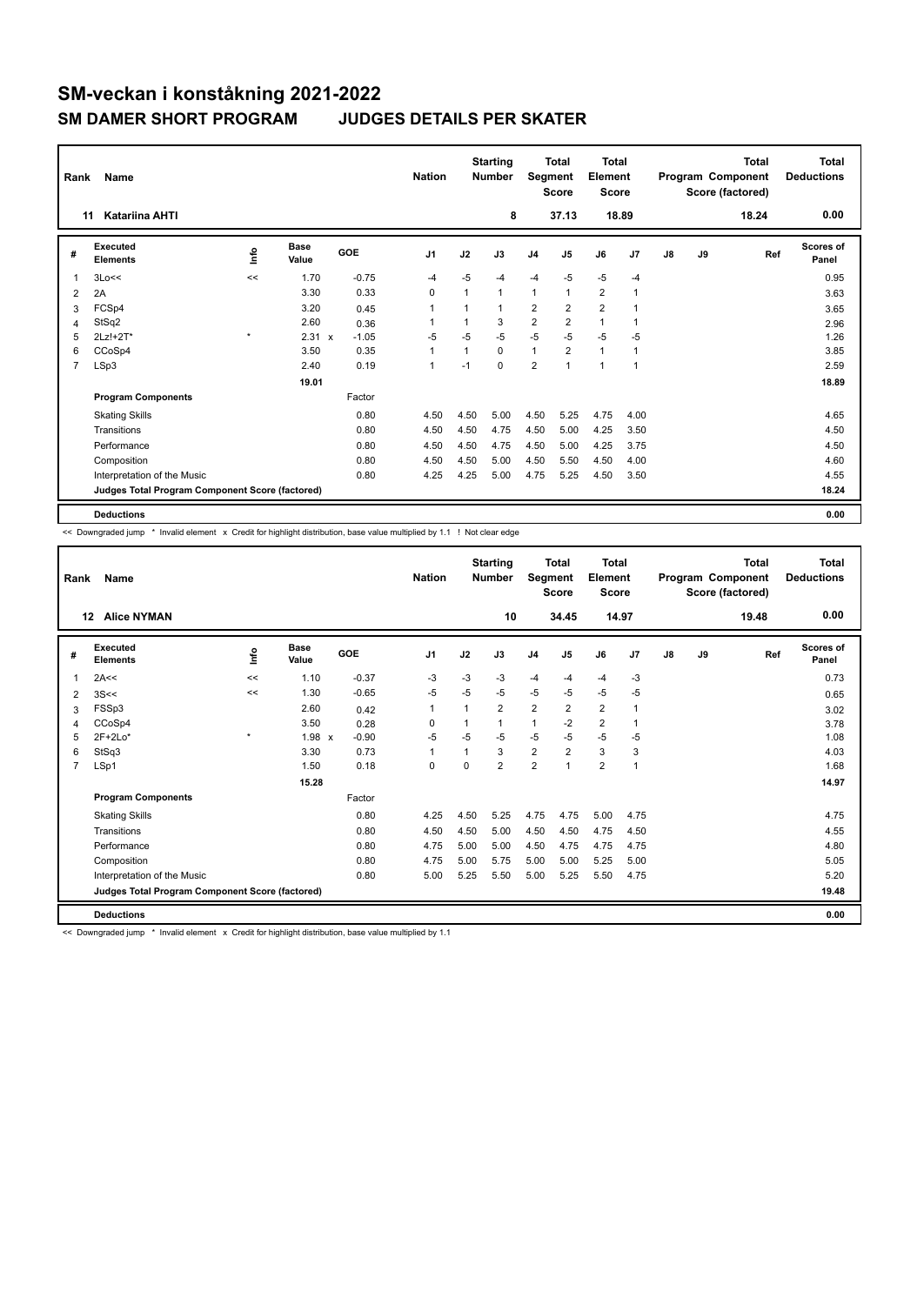| Rank           | Name                                            |             |                      |            | <b>Nation</b>  |      | <b>Starting</b><br><b>Number</b> | Segment        | <b>Total</b><br><b>Score</b> | <b>Total</b><br>Element<br><b>Score</b> |                |               |    | <b>Total</b><br>Program Component<br>Score (factored) | <b>Total</b><br><b>Deductions</b> |
|----------------|-------------------------------------------------|-------------|----------------------|------------|----------------|------|----------------------------------|----------------|------------------------------|-----------------------------------------|----------------|---------------|----|-------------------------------------------------------|-----------------------------------|
|                | Nathalie SÖDERLIND<br>13                        |             |                      |            |                |      | 3                                |                | 32.49                        |                                         | 16.37          |               |    | 17.12                                                 | $-1.00$                           |
| #              | Executed<br><b>Elements</b>                     | <u>info</u> | <b>Base</b><br>Value | GOE        | J <sub>1</sub> | J2   | J3                               | J <sub>4</sub> | J <sub>5</sub>               | J6                                      | J <sub>7</sub> | $\mathsf{J}8$ | J9 | Ref                                                   | Scores of<br>Panel                |
| 1              | 2A<<                                            | <<          | 1.10                 | $-0.55$    | $-5$           | $-5$ | $-5$                             | $-5$           | $-5$                         | $-5$                                    | $-5$           |               |    |                                                       | 0.55                              |
| 2              | 3S<<                                            | <<          | 1.30                 | $-0.65$    | -5             | $-5$ | $-5$                             | $-5$           | $-5$                         | $-5$                                    | $-5$           |               |    |                                                       | 0.65                              |
| 3              | FCSp3                                           |             | 2.80                 | 0.28       | $\overline{2}$ | 0    | $\mathbf{1}$                     | $\overline{2}$ | $\mathbf{1}$                 | $\mathbf 0$                             | 1              |               |    |                                                       | 3.08                              |
| 4              | CCoSp4                                          |             | 3.50                 | 0.28       | 0              |      | $\Omega$                         | $\overline{2}$ | $\mathbf{1}$                 | $\mathbf{1}$                            | 1              |               |    |                                                       | 3.78                              |
| 5              | StSq3                                           |             | 3.30                 | 0.59       | 1              |      | $\overline{2}$                   | $\overline{2}$ | $\overline{2}$               | $\overline{2}$                          | 2              |               |    |                                                       | 3.89                              |
| 6              | 3Lo<<+COMBO                                     | <<          | $1.87 \times$        | $-0.85$    | $-5$           | $-5$ | $-5$                             | $-5$           | $-5$                         | $-5$                                    | $-5$           |               |    |                                                       | 1.02                              |
| $\overline{7}$ | LSp4                                            |             | 2.70                 | 0.70       | $\overline{2}$ |      | 3                                | 3              | 3                            | $\overline{2}$                          | 3              |               |    |                                                       | 3.40                              |
|                |                                                 |             | 16.57                |            |                |      |                                  |                |                              |                                         |                |               |    |                                                       | 16.37                             |
|                | <b>Program Components</b>                       |             |                      | Factor     |                |      |                                  |                |                              |                                         |                |               |    |                                                       |                                   |
|                | <b>Skating Skills</b>                           |             |                      | 0.80       | 4.25           | 3.75 | 4.50                             | 4.50           | 4.00                         | 4.25                                    | 4.25           |               |    |                                                       | 4.25                              |
|                | Transitions                                     |             |                      | 0.80       | 4.00           | 4.00 | 4.50                             | 4.25           | 3.75                         | 4.00                                    | 4.00           |               |    |                                                       | 4.05                              |
|                | Performance                                     |             |                      | 0.80       | 4.50           | 3.75 | 4.50                             | 4.00           | 4.00                         | 4.25                                    | 4.25           |               |    |                                                       | 4.20                              |
|                | Composition                                     |             |                      | 0.80       | 4.50           | 4.00 | 4.75                             | 4.50           | 4.50                         | 4.50                                    | 4.50           |               |    |                                                       | 4.50                              |
|                | Interpretation of the Music                     |             |                      | 0.80       | 4.50           | 4.25 | 4.75                             | 4.50           | 4.50                         | 4.25                                    | 4.00           |               |    |                                                       | 4.40                              |
|                | Judges Total Program Component Score (factored) |             |                      |            |                |      |                                  |                |                              |                                         |                |               |    |                                                       | 17.12                             |
|                | <b>Deductions</b>                               |             | Falls:               | $-1.00(1)$ |                |      |                                  |                |                              |                                         |                |               |    |                                                       | $-1.00$                           |

<< Downgraded jump x Credit for highlight distribution, base value multiplied by 1.1

| Rank           | <b>Name</b>                                     |         |               |         | <b>Nation</b>            |                | <b>Starting</b><br><b>Number</b> | Segment        | <b>Total</b><br><b>Score</b> | <b>Total</b><br>Element<br><b>Score</b> |                          |    |    | <b>Total</b><br>Program Component<br>Score (factored) | <b>Total</b><br><b>Deductions</b> |
|----------------|-------------------------------------------------|---------|---------------|---------|--------------------------|----------------|----------------------------------|----------------|------------------------------|-----------------------------------------|--------------------------|----|----|-------------------------------------------------------|-----------------------------------|
|                | <b>Hilda EVERTSSON</b><br>14                    |         |               |         |                          |                | 4                                |                | 32.43                        | 14.79                                   |                          |    |    | 17.64                                                 | 0.00                              |
| #              | Executed<br><b>Elements</b>                     | lnfo    | Base<br>Value | GOE     | J <sub>1</sub>           | J2             | J3                               | J <sub>4</sub> | J <sub>5</sub>               | J6                                      | J7                       | J8 | J9 | Ref                                                   | Scores of<br>Panel                |
| 1              | 2A<                                             | $\prec$ | 2.64          | $-1.32$ | $-5$                     | $-5$           | $-4$                             | $-5$           | $-5$                         | $-5$                                    | $-5$                     |    |    |                                                       | 1.32                              |
| 2              | $1Lo*$                                          | $\star$ | 0.00          | 0.00    | $\overline{\phantom{a}}$ |                |                                  |                |                              | $\overline{\phantom{a}}$                | $\overline{\phantom{a}}$ |    |    |                                                       | 0.00                              |
| 3              | FCSp1                                           |         | 1.90          | $-0.38$ | -1                       | $-1$           | $-3$                             | $-1$           | -3                           | $-2$                                    | -3                       |    |    |                                                       | 1.52                              |
| 4              | $2Lz+2T<<$                                      | $\star$ | 2.10          | $-1.05$ | -5                       | $-5$           | $-5$                             | $-5$           | $-5$                         | $-5$                                    | -5                       |    |    |                                                       | 1.05                              |
| 5              | CCoSp4                                          |         | 3.50          | 0.49    | $\overline{2}$           | $\overline{2}$ | 1                                | $\mathbf{1}$   | 2                            | $\mathbf{1}$                            | $\overline{1}$           |    |    |                                                       | 3.99                              |
| 6              | StSq3                                           |         | 3.30          | 0.26    | $\mathbf{1}$             | $\Omega$       | $\overline{2}$                   | $\mathbf{1}$   | $\Omega$                     | $\mathbf{1}$                            | 1                        |    |    |                                                       | 3.56                              |
| $\overline{7}$ | LSp4                                            |         | 2.70          | 0.65    | $\overline{2}$           | 3              | 3                                | $\overline{2}$ | 4                            | $\overline{2}$                          | $\overline{2}$           |    |    |                                                       | 3.35                              |
|                |                                                 |         | 16.14         |         |                          |                |                                  |                |                              |                                         |                          |    |    |                                                       | 14.79                             |
|                | <b>Program Components</b>                       |         |               | Factor  |                          |                |                                  |                |                              |                                         |                          |    |    |                                                       |                                   |
|                | <b>Skating Skills</b>                           |         |               | 0.80    | 4.25                     | 4.75           | 4.75                             | 4.50           | 4.25                         | 4.50                                    | 4.00                     |    |    |                                                       | 4.45                              |
|                | Transitions                                     |         |               | 0.80    | 4.25                     | 4.75           | 4.50                             | 4.00           | 4.00                         | 4.25                                    | 3.50                     |    |    |                                                       | 4.20                              |
|                | Performance                                     |         |               | 0.80    | 4.50                     | 4.50           | 4.50                             | 3.75           | 4.25                         | 4.50                                    | 3.75                     |    |    |                                                       | 4.30                              |
|                | Composition                                     |         |               | 0.80    | 4.50                     | 4.50           | 4.75                             | 4.25           | 4.75                         | 4.75                                    | 4.25                     |    |    |                                                       | 4.55                              |
|                | Interpretation of the Music                     |         |               | 0.80    | 4.75                     | 4.75           | 5.00                             | 4.25           | 4.50                         | 4.50                                    | 3.50                     |    |    |                                                       | 4.55                              |
|                | Judges Total Program Component Score (factored) |         |               |         |                          |                |                                  |                |                              |                                         |                          |    |    |                                                       | 17.64                             |
|                | <b>Deductions</b>                               |         |               |         |                          |                |                                  |                |                              |                                         |                          |    |    |                                                       | 0.00                              |

< Under-rotated jump << Downgraded jump \* Invalid element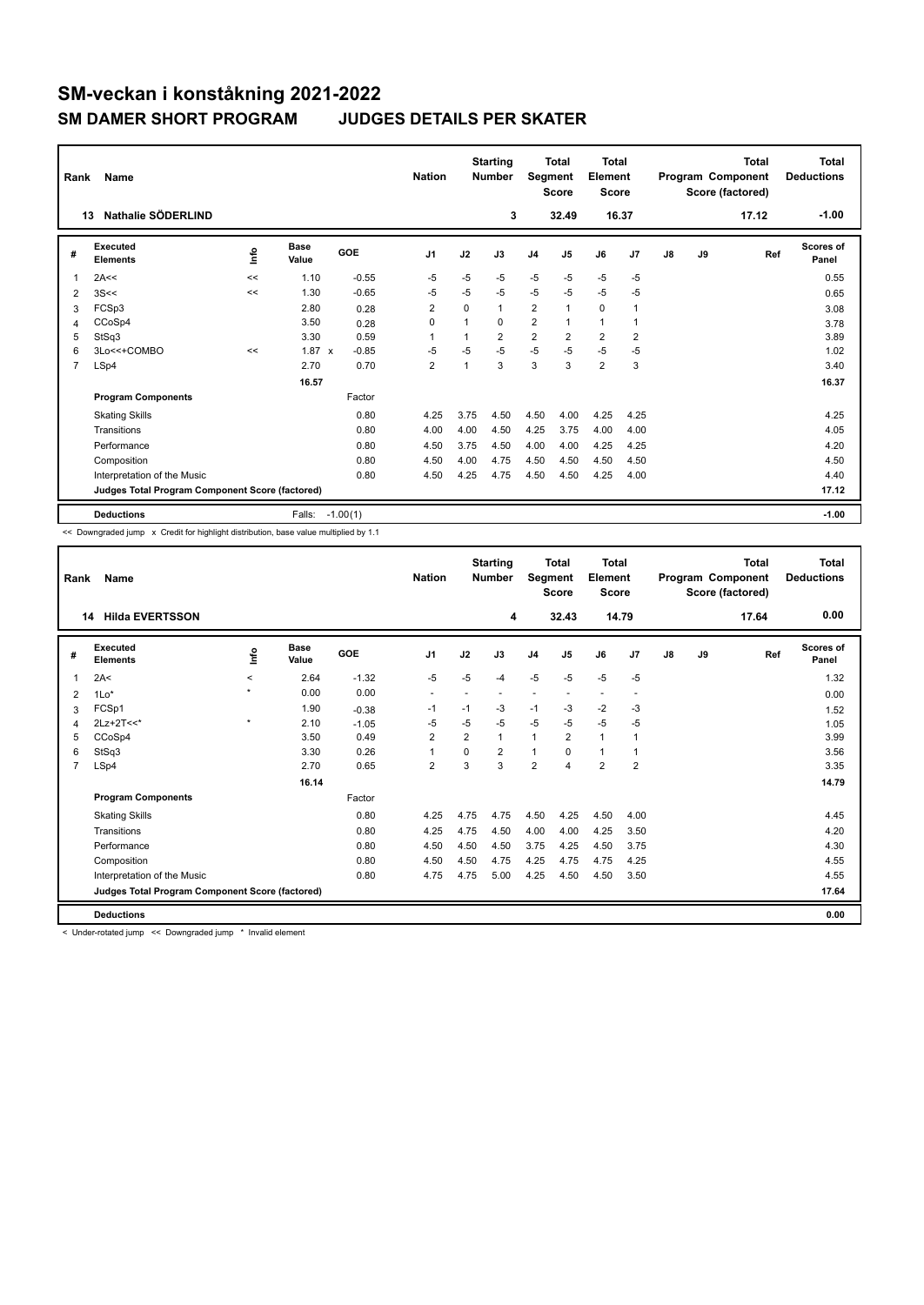| Rank           | Name                                            |      |                      |         | <b>Nation</b>            |          | <b>Starting</b><br><b>Number</b> | Segment                  | <b>Total</b><br><b>Score</b> | Total<br>Element<br><b>Score</b> |                          |    |    | <b>Total</b><br>Program Component<br>Score (factored) | Total<br><b>Deductions</b> |
|----------------|-------------------------------------------------|------|----------------------|---------|--------------------------|----------|----------------------------------|--------------------------|------------------------------|----------------------------------|--------------------------|----|----|-------------------------------------------------------|----------------------------|
| 15             | Joséphine Charlotte SCHNELL                     |      |                      |         |                          |          | 1                                |                          | 31.80                        |                                  | 16.44                    |    |    | 15.36                                                 | 0.00                       |
| #              | Executed<br><b>Elements</b>                     | ١rfo | <b>Base</b><br>Value | GOE     | J <sub>1</sub>           | J2       | J3                               | J <sub>4</sub>           | J5                           | J6                               | J7                       | J8 | J9 | Ref                                                   | <b>Scores of</b><br>Panel  |
| 1              | 2A                                              |      | 3.30                 | $-0.13$ | 0                        | $\Omega$ | $-1$                             | $-1$                     | $-2$                         | $\mathbf 0$                      | $\mathbf 0$              |    |    |                                                       | 3.17                       |
| 2              | 3S                                              |      | 4.30                 | $-1.03$ | $-2$                     | $-2$     | $-3$                             | $-2$                     | $-3$                         | $-3$                             | $-2$                     |    |    |                                                       | 3.27                       |
| 3              | LSp3                                            |      | 2.40                 | 0.19    | 1                        | 0        | 1                                | $\mathbf{1}$             | $\mathbf{1}$                 | $\mathbf{1}$                     | $\mathbf 0$              |    |    |                                                       | 2.59                       |
| 4              | 3Lz<<+COMBO                                     | <<   | 2.31<br>$\mathbf{x}$ | $-1.05$ | $-5$                     | $-5$     | $-5$                             | $-5$                     | $-5$                         | $-5$                             | $-5$                     |    |    |                                                       | 1.26                       |
| 5              | <b>FSSp</b>                                     |      | 0.00                 | 0.00    | $\overline{\phantom{a}}$ |          | $\overline{\phantom{a}}$         | $\overline{\phantom{a}}$ | ٠                            | $\overline{a}$                   | $\overline{\phantom{a}}$ |    |    |                                                       | 0.00                       |
| 6              | StSq2                                           |      | 2.60                 | $-0.16$ | $-1$                     | $-1$     | 0                                | $-2$                     | $-1$                         | 0                                | 0                        |    |    |                                                       | 2.44                       |
| $\overline{7}$ | CCoSp4                                          |      | 3.50                 | 0.21    | $\mathbf 0$              | 1        | 0                                | $\overline{1}$           | $\overline{2}$               | 0                                | $\overline{1}$           |    |    |                                                       | 3.71                       |
|                |                                                 |      | 18.41                |         |                          |          |                                  |                          |                              |                                  |                          |    |    |                                                       | 16.44                      |
|                | <b>Program Components</b>                       |      |                      | Factor  |                          |          |                                  |                          |                              |                                  |                          |    |    |                                                       |                            |
|                | <b>Skating Skills</b>                           |      |                      | 0.80    | 4.00                     | 4.25     | 4.00                             | 4.00                     | 3.75                         | 4.50                             | 4.00                     |    |    |                                                       | 4.05                       |
|                | Transitions                                     |      |                      | 0.80    | 3.75                     | 3.75     | 3.75                             | 3.50                     | 3.50                         | 4.00                             | 3.50                     |    |    |                                                       | 3.65                       |
|                | Performance                                     |      |                      | 0.80    | 4.00                     | 4.00     | 3.75                             | 3.50                     | 3.50                         | 4.25                             | 3.75                     |    |    |                                                       | 3.80                       |
|                | Composition                                     |      |                      | 0.80    | 4.00                     | 4.25     | 4.00                             | 3.75                     | 3.75                         | 4.50                             | 4.00                     |    |    |                                                       | 4.00                       |
|                | Interpretation of the Music                     |      |                      | 0.80    | 3.75                     | 3.75     | 3.75                             | 3.50                     | 3.75                         | 4.25                             | 3.50                     |    |    |                                                       | 3.70                       |
|                | Judges Total Program Component Score (factored) |      |                      |         |                          |          |                                  |                          |                              |                                  |                          |    |    |                                                       | 15.36                      |
|                | <b>Deductions</b>                               |      |                      |         |                          |          |                                  |                          |                              |                                  |                          |    |    |                                                       | 0.00                       |
|                | Costume/Prop violation:                         |      | $(1$ of 8)           |         |                          |          |                                  |                          |                              |                                  |                          |    |    |                                                       |                            |

<< Downgraded jump x Credit for highlight distribution, base value multiplied by 1.1

| Rank           | Name                                            |         |                      |            | <b>Nation</b>  |                | <b>Starting</b><br><b>Number</b> | Segment        | <b>Total</b><br><b>Score</b> | <b>Total</b><br>Element<br><b>Score</b> |                |    |    | <b>Total</b><br>Program Component<br>Score (factored) | <b>Total</b><br><b>Deductions</b> |
|----------------|-------------------------------------------------|---------|----------------------|------------|----------------|----------------|----------------------------------|----------------|------------------------------|-----------------------------------------|----------------|----|----|-------------------------------------------------------|-----------------------------------|
|                | Saga SNÄLL<br>16                                |         |                      |            |                |                | 7                                |                | 30.76                        |                                         | 13.40          |    |    | 17.36                                                 | 0.00                              |
| #              | Executed<br><b>Elements</b>                     | lnfo    | <b>Base</b><br>Value | <b>GOE</b> | J <sub>1</sub> | J2             | J3                               | J <sub>4</sub> | J <sub>5</sub>               | J6                                      | J7             | J8 | J9 | Ref                                                   | Scores of<br>Panel                |
| 1              | FSSp3                                           |         | 2.60                 | $-0.16$    | $-1$           | $-1$           | $-2$                             | $\mathbf{1}$   | $-1$                         | $\mathbf 0$                             | $\pmb{0}$      |    |    |                                                       | 2.44                              |
| 2              | 2F+2T*                                          | $\star$ | 1.80                 | $-0.90$    | $-5$           | $-5$           | $-5$                             | $-5$           | $-5$                         | $-5$                                    | $-5$           |    |    |                                                       | 0.90                              |
| 3              | 2A<<                                            | <<      | 1.10                 | $-0.46$    | $-4$           | $-4$           | $-3$                             | -4             | $-5$                         | $-4$                                    | $-5$           |    |    |                                                       | 0.64                              |
| 4              | 3S<<                                            | <<      | 1.30                 | $-0.65$    | -5             | $-5$           | $-5$                             | $-5$           | $-5$                         | $-5$                                    | $-5$           |    |    |                                                       | 0.65                              |
| 5              | CCoSp4                                          |         | 3.50                 | 0.35       | $\mathbf{1}$   | 1              | 0                                | $\overline{2}$ | $\mathbf{1}$                 | $\overline{2}$                          | $\mathbf 0$    |    |    |                                                       | 3.85                              |
| 6              | StSq2                                           |         | 2.60                 | 0.31       | $\mathbf{1}$   | $\overline{1}$ | 1                                | $\overline{2}$ | $\overline{2}$               | $\mathbf{1}$                            | $\overline{1}$ |    |    |                                                       | 2.91                              |
| $\overline{7}$ | LSp2                                            |         | 1.90                 | 0.11       | $\mathbf 0$    | $\Omega$       | 1                                | $\overline{1}$ | $\overline{2}$               | $\mathbf{1}$                            | $\mathbf 0$    |    |    |                                                       | 2.01                              |
|                |                                                 |         | 14.80                |            |                |                |                                  |                |                              |                                         |                |    |    |                                                       | 13.40                             |
|                | <b>Program Components</b>                       |         |                      | Factor     |                |                |                                  |                |                              |                                         |                |    |    |                                                       |                                   |
|                | <b>Skating Skills</b>                           |         |                      | 0.80       | 4.00           | 4.50           | 4.25                             | 4.50           | 4.75                         | 4.25                                    | 3.50           |    |    |                                                       | 4.30                              |
|                | Transitions                                     |         |                      | 0.80       | 4.00           | 4.00           | 4.25                             | 4.25           | 4.25                         | 4.25                                    | 3.25           |    |    |                                                       | 4.15                              |
|                | Performance                                     |         |                      | 0.80       | 4.25           | 4.50           | 4.50                             | 4.00           | 4.50                         | 4.50                                    | 3.50           |    |    |                                                       | 4.35                              |
|                | Composition                                     |         |                      | 0.80       | 4.25           | 4.50           | 4.50                             | 4.50           | 4.75                         | 4.75                                    | 3.75           |    |    |                                                       | 4.50                              |
|                | Interpretation of the Music                     |         |                      | 0.80       | 4.25           | 4.25           | 4.50                             | 4.50           | 4.50                         | 4.75                                    | 3.50           |    |    |                                                       | 4.40                              |
|                | Judges Total Program Component Score (factored) |         |                      |            |                |                |                                  |                |                              |                                         |                |    |    |                                                       | 17.36                             |
|                | <b>Deductions</b>                               |         |                      |            |                |                |                                  |                |                              |                                         |                |    |    |                                                       | 0.00                              |

<< Downgraded jump \* Invalid element